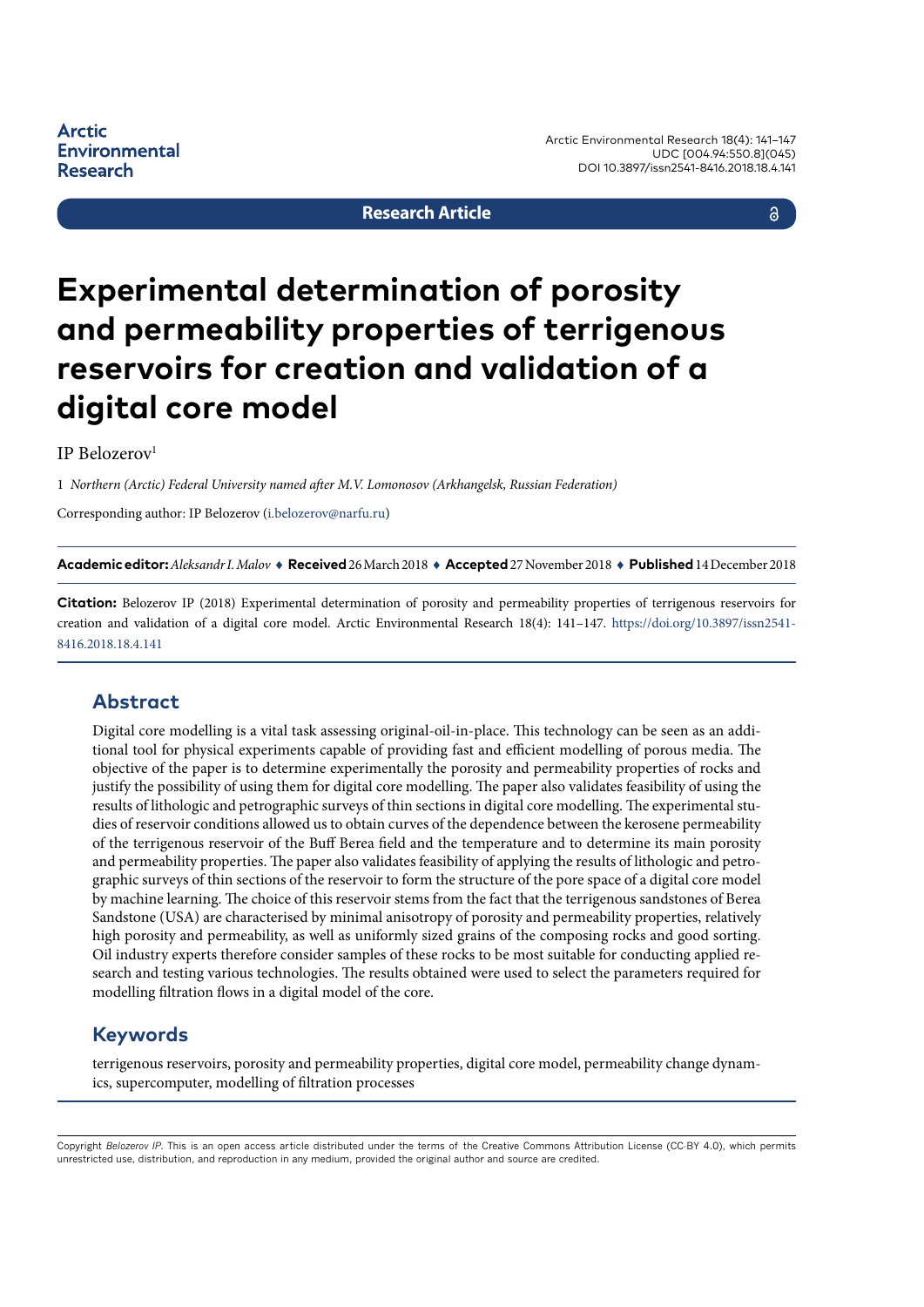## **Introduction**

The technology of digital core modelling is currently a popular and developing direction in assessing the world's original-oil-in-place (Carpenter 2015, Arns et al. 2005, Mavko et al. 2003). It is now becoming more widespread owing to the development of computer and nanotechnologies, although foreign experts tried to apply it in practice for analysing reservoir rocks back in the 1980s (Kalam 2012, Knackstedt et al. 2009, Andraa et al. 2013).

In Russia, this technology is only just starting to develop. The first Russian laboratory for digital core modelling was opened in 2016. The works of Russian researchers on digital core modelling have been published relatively recently (Balashov 2016, Shandrygin 2014).

In the initial stage of creating a digital core model, the geometric model of the pore space can be presented in the form of a close packing of balls, the size of which is selected based on the data obtained during determination of the granulometric size composition of samples, microtomography and other studies. Yet rock particles are rarely shaped like balls (Tugarova 2004, Amosova 2000, etc.), so it seems appropriate to use not only balls as modelled particles but also more complex shapes, such as spherical cylinders, spherical squares and spherical cubes.

Various mathematical models and calculation methods may be used for modelling the filtration processes occurring in the reservoir. The most common include: pore network models, model of lattice Boltzmann equations, smoothed particle method, finite volume methods, diffuse boundary models, as well as models based on solving the Navier-Stokes/ Stokes equations (Berezovsky et al. 2016). All these models and methods are used to perform particular tasks of modelling the processes occurring in the reservoir. As is shown in the paper (Berezovsky et al. 2016), they have certain disadvantages in terms of correctness of the mathematical model and the degree of its completeness, as well as in terms of a stable computational algorithm and the possibility of effective software implementation.

Nevertheless, methods of finite volumes (Gerbaux et al. 2010, Lemaitre and Adler 1990) and lattice Boltzmann equations (Hyvaluoma et al. 2012) are the two most popular methods for estimating the properties of filtration flows on a pore scale. At the same time, papers (Knackstedt et al. 2009, Hyvaluoma et al. 2012) show that the numerical approach used in these methods was characterised by a low accuracy in determining the permeability value.

When forming a digital core model, methods must be used that allow the shape and size of the grains forming the rock to be determined. Subsequently, based on the presented grain sizes, a porous medium model may be formed including various processes and initial parameters, by which permeability, porosity and other properties are calculated. The initial parameters of a digital core model include the distribution of the particle sizes of rocks, their placement and sorting, chemical interaction parameters, etc.

Various approaches and methods have been used in foreign studies to obtain the initial parameters of the digital core model. For instance, the study (Carpenter 2015) used 3D tomography of core samples and petrographic thin sections to model pores and particles of rock samples. Subsequently, the residual water saturation and relative permeability in the 2-phase system were calculated using the models created. According to the authors, the modelling results are close to the results obtained from direct measurements of core samples.

The study (Arns et al. 2005) used X-ray structural analysis of petrographic thin sections to determine the microstructure of the space of the digital core model, which allowed a 3D structure to be built of the rock space when modelling multiphase filtration of sedimentary rocks on a pore scale.

Despite the existing advantages of using 3D tomography and X-ray structural analysis of core samples and petrographic thin sections for obtaining initial parameters when building the volumetric structure of rocks, these approaches have some disadvantages. One of their main problems is that they fail to provide a complete description of and substantiation for the micro-processes occurring in the reservoir. This may be partially resolved by increas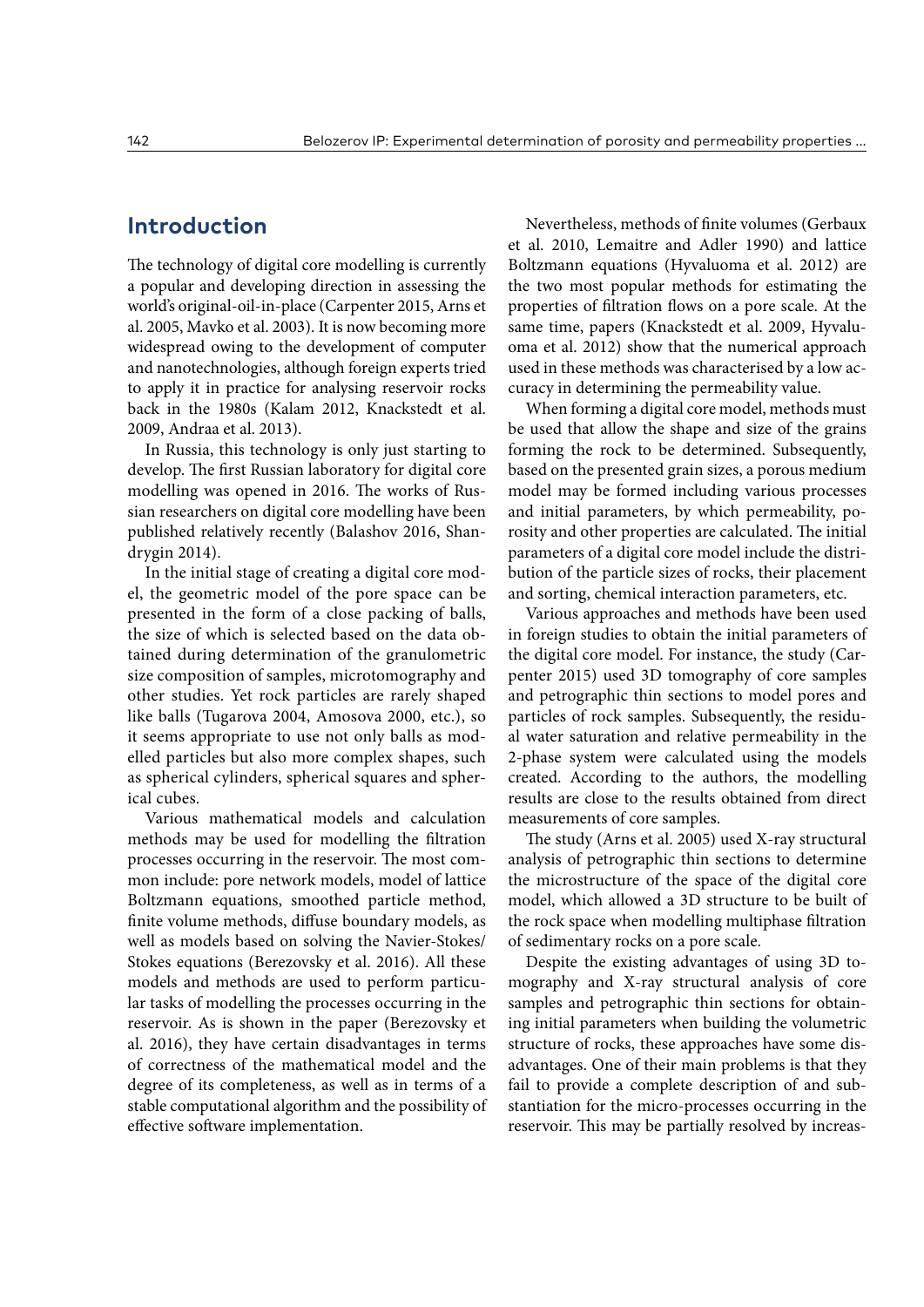ing the resolution of the images during tomographic studies of core material and accurately determining the granulometric size composition of rocks by laser diffraction.

In order to create and validate the digital core model, the author of this paper proposes using a set of parameters obtained from studying core material and lithologic and petrographic surveys of thin sections. In this case, the digital core model may be presented as a close stochastic packing that will form the microstructure of the core and it is then possible to apply the methods of molecular dynamics. Next, in the process of mathematical modelling of filtering processes, the results obtained on a supercomputer are compared with the results of physical experiments, making it possible to evaluate the effectiveness and accuracy of the model obtained.

An important step in creating the digital core model is to obtain the results of experimental studies of physical samples required for comparison with the results of computational experiments on a supercomputer. In order to obtain the experimental data required for subsequent studies, the main porosity and permeability properties of the terrigenous reservoir, as well as the kerosene permeability coefficients at various temperatures in reservoir conditions, were determined in the paper. The studies were conducted at the Innovative Technological Centre "Arctic Oil and Gas Laboratory Research" of Northern (Arctic) Federal University named after M.V. Lomonosov.

Buff Berea sandstone was selected as the terrigenous reservoir. This reservoir was selected owing to its homogeneity in terms of material composition and its porosity and permeability properties, as well as its wide recognition by oil industry experts in conducting applied research and testing of various technologies.

#### **Characteristics of the study subject**

The study subject is Buff Berea sandstone, representing material for synthesising a digital core model of terrigenous reservoirs that might potentially accumulate hydrocarbons.

## **Materials and methods**

Ten standard-sized core samples were selected for study. Regular-shaped samples of rock were taken by drilling, trimming, surfacing and grinding in accordance with the requirements of GOST 26450.0- 85 (Rocks. General requirements for selection and preparation of samples for determining reservoir properties. Date of issue: 1986–07–01.). Next, absolute permeability coefficients were determined for stationary filtration and linear gas flow in accordance with the requirements of GOST 26450.2-85 (Method for determination of the absolute gas permeability coefficient for stationary and non-stationary filtration. Date of issue: 1986–07–01.). Nitrogen was used as the gas.

The open porosity coefficients were determined according to GOST 26450.1-85 (Method for determination of the open porosity coefficient by fluid saturation. Date of issue: 1986–07–01.). Non-polar kerosene was used as the saturating fluid.

At the next stage, the samples were loaded into a UIK-5 (7) filtration unit (Fig. 1) to determine the kerosene core permeability coefficients depending on the reservoir temperature. This study involved conducting research to determine the kerosene permeability coefficients at 10 temperature regimes on 10 core samples (100 definitions in total).

To saturate the samples, the MS-535 manual saturator (Fig. 2) manufactured by Coretest Systems, Inc. (USA) was used, implementing a modern method of



**Fig. 1.** UIK-5 filtration unit (7)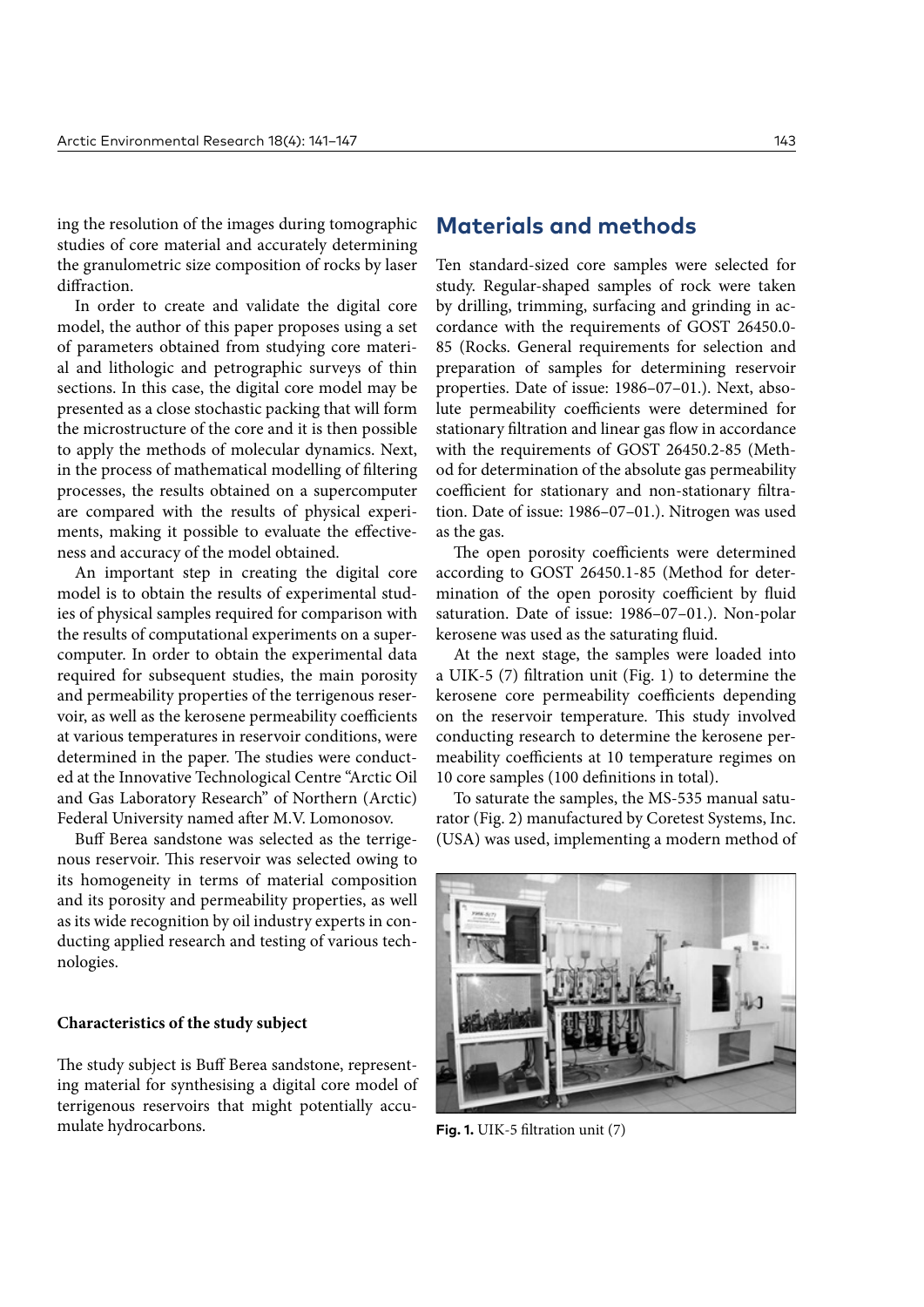

**Fig. 2.** MS-535 manual saturator

core sample saturation with liquids. Samples were weighed with an accuracy of up to 0.0001 grams.

A UIP-ATM.002 training and research permeameter was used to determine the absolute permeability coefficients (Fig. 3).



**Fig. 3.** UIP-ATM.002 training and research permeameter

## **Results**

The results of determining the coefficients of open porosity and absolute permeability of the samples are presented in Table 1.

| Sample<br>No.  | cm    | Length, Diameter,<br>cm | Absolute<br>permeability<br>coefficient, $10^{-3} \mu m^2$ | Open<br>porosity<br>coefficient, % |
|----------------|-------|-------------------------|------------------------------------------------------------|------------------------------------|
| $r-1$          | 3.068 | 3.003                   | 101.01                                                     | 20.11                              |
| i6             | 2.682 | 2.997                   | 125.64                                                     | 20.42                              |
| i1             | 3.110 | 2.999                   | 130.25                                                     | 17.99                              |
| i2             | 2.722 | 2.996                   | 96.43                                                      | 18.89                              |
| i4             | 2.743 | 3.002                   | 85.82                                                      | 17.48                              |
| i7             | 2.854 | 3.003                   | 91.64                                                      | 18.55                              |
| 229            | 2.974 | 2.995                   | 121.13                                                     | 19.63                              |
| 1              | 3.580 | 2.995                   | 101.032                                                    | 18.07                              |
| i8             | 2.967 | 2.997                   | 97.22                                                      | 18.52                              |
| $\overline{c}$ | 3.630 | 3.003                   | 83.64                                                      | 18.79                              |

**Table 1.** Results of determination of coefficients of open

porosity and absolute permeability of the samples

As can be seen in Table 1, the values of the absolute permeability coefficients of the samples vary from 83.65 to 130.25  $10^{-3}$   $\mu$ m<sup>2</sup>. The average value of the absolute permeability coefficient was 103.38 10<sup>-3</sup> μm2 . The values of the open porosity coefficients vary from 17.48 to 20.42%. The average value of the open porosity coefficient was 18.85%.

For mathematical modelling of the core, the reservoir temperature is an important factor influencing the values of the permeability coefficient. This is confirmed by studies conducted on core samples of the Buff Berea field. The graph of variance of the permeability of core samples depending on the temperature in reservoir conditions is presented in Figure 4.



**Fig. 4.** Graph of variance of the permeability of core samples depending on the temperature in reservoir conditions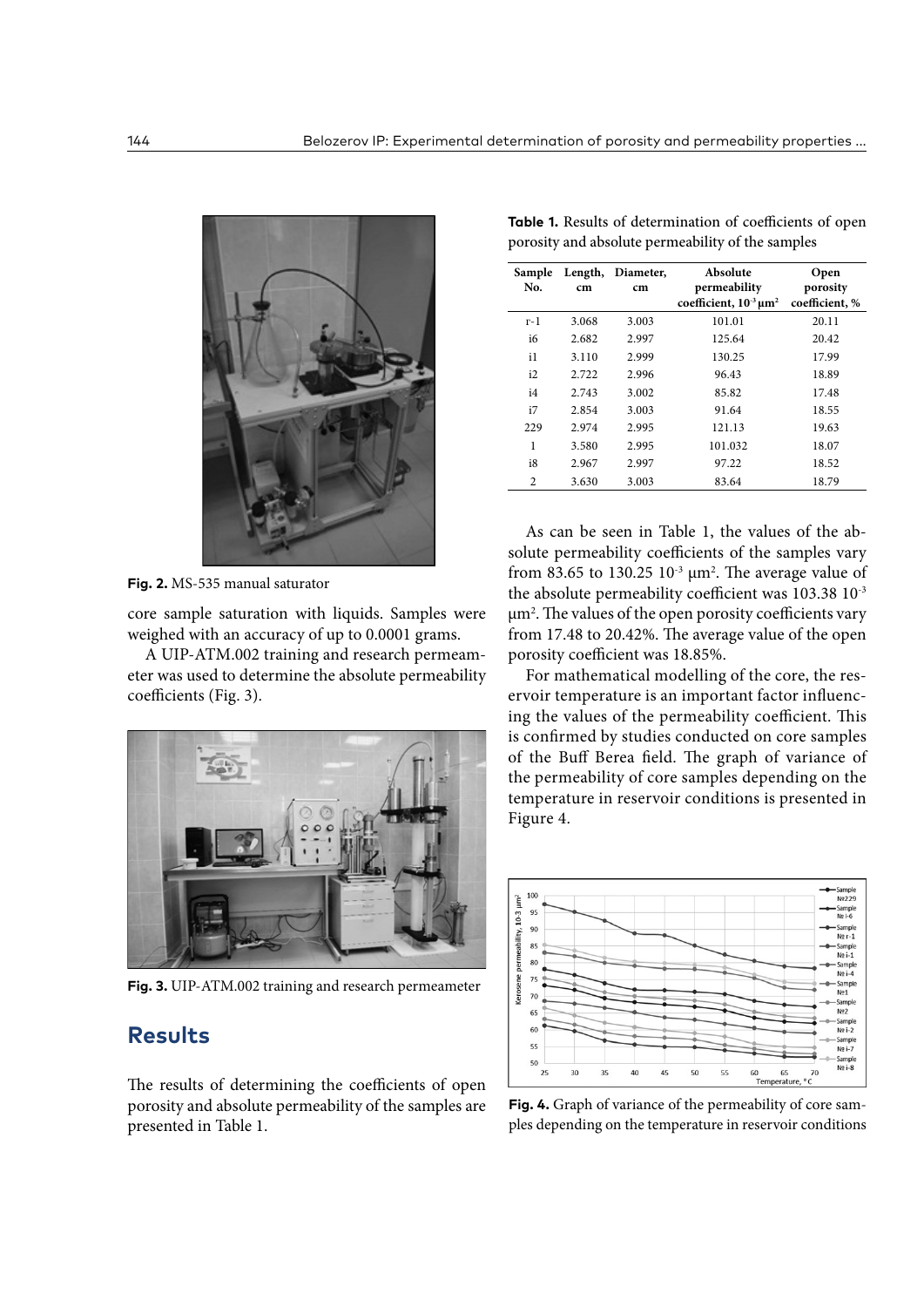## **Discussion**

 In general, the dynamics of changes in kerosene permeability depending on the temperature in reservoir conditions shows a decrease in permeability as the temperature increases for a given collector. By selecting the function giving the most accurate description of the nature of the curves, a quintic polynomial function was chosen and equations were derived for each of the ten dependencies. Next, a generalised expression (1) of the dependence of kerosene permeability on the temperature in reservoir conditions was obtained for these rocks.

 $y = 0.000001x^{5} - 0.0002x^{4} + 0.203x^{3} - 0.8642x^{2} +$ 17.3*x* − 54.55 (1)

where,  $y$  – kerosene permeability of the core,  $10^{-3}$ µm2 ; *х* – temperature, °С.

The resulting dependence may differ significantly for other terrigenous reservoirs. The reason is that the structure of terrigenous rocks has a huge number of pore channels of complex geometric shape and the rocks may differ significantly in their material composition over the entire length of the formation. The presence of capillary forces, contacts of rock-forming minerals with oil, that differ in strength and nature of interaction, and many other factors make it difficult to forecast the properties of terrigenous reservoirs that are characterised by significant differences. This is confirmed in a number of papers (Tugarova 2004, etc.). Yet this dependency has a methodological value since it makes it possible to apply percolation analysis when forecasting permeability in the digital core model, which is considered one of the most common methods for modelling fluid leakage processes in a porous medium (Dorokhov and Kafarov 1989).

When creating a close stochastic packing of a digital core model to bring the shapes of the grains of the modelled rock closer to the real ones, along with the results of determining the granulometric size composition of rocks, it is proposed to use the results of lithologic and petrographic surveys of thin sections. These results may later be used to determine the geometric parameters of the modelled particles by machine learning, which will allow extracting context-sensitive values of the lexical units from photographs and apply latent-semantic analysis to form a stochastic packing of the digital core model. This will have a positive impact on the approximation of the parameters of the generated digital core model to natural samples.

In the beginning stages of these studies, the initial image of the petrographic thin section of the terrigenous sandstone Berea Sandstone was transformed in order to establish an algorithm that could make it possible to quickly and accurately determine the characteristics of the microstructure of the rock pore space for digital core modelling. It has been found that, owing to compaction of the rock under study, it was difficult to determine the parameters of the grain boundary section. To solve this problem, the Hough transformation was applied in the OpenCV library of computer analysis algorithms of the thin section under study, making it possible to obtain the image shown in Figure 5.



**Fig. 5.** Image of thin section after the Hough transformation

Next, a threshold transformation of the thin section image was performed. To capture the brightness of all the grain particles, an adaptive threshold transform was used, which considered objects not in one pixel but in its vicinity. The position of the particles was determined by converting the brightness of the pixel in its vicinity through weighted coefficients in accordance with the Gaussian function. The result of the threshold transformation of the thin section is shown in Figure 6.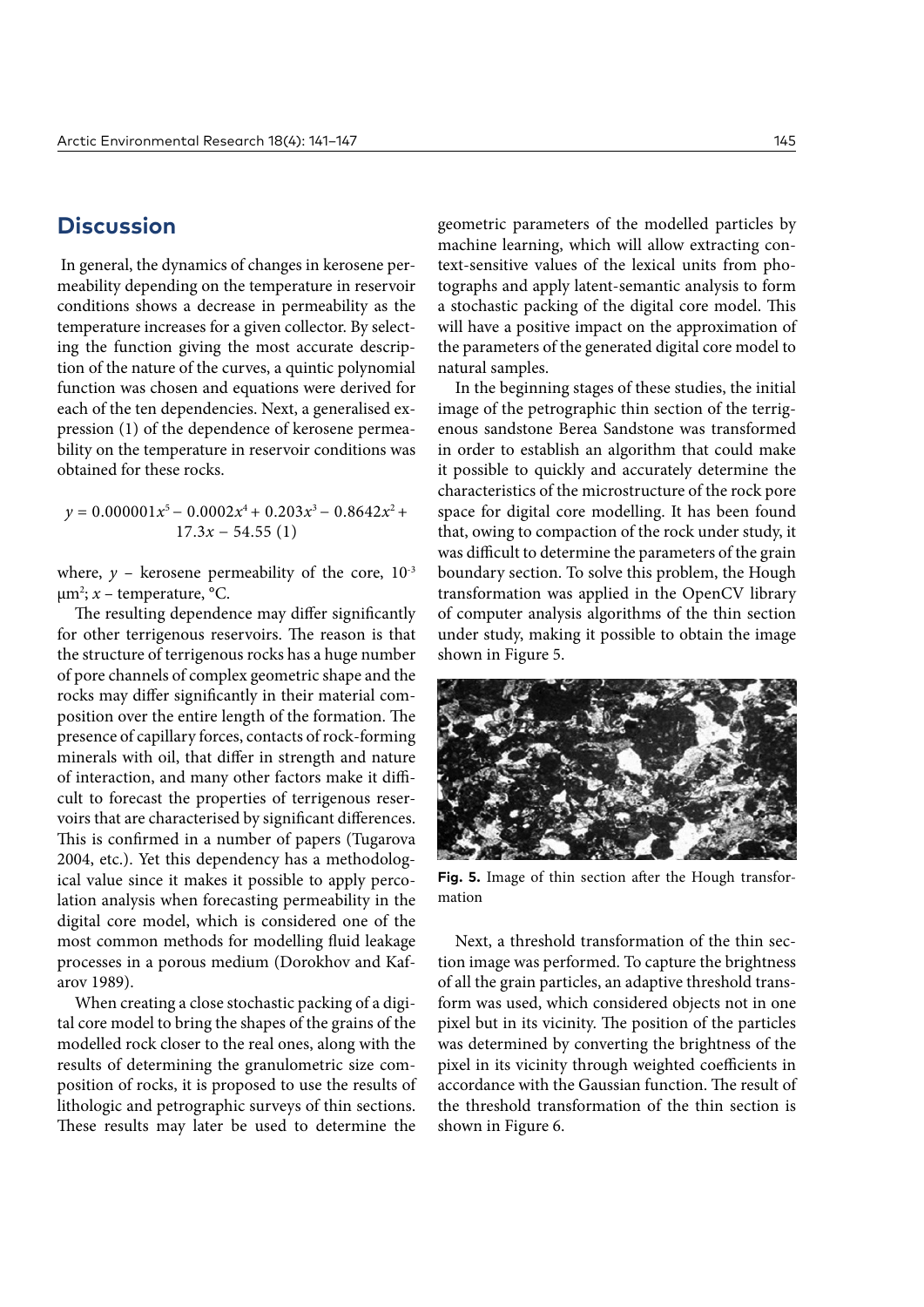

**Fig. 6.** Result of the threshold transformation of the thin section

The threshold transformation made it possible to determine better the position of the grains in the microstructure of the rock under study. The next step was morphological transformation of the image required for determining the area of the voids in the thin section. At this stage, the colour of the rock grains was replaced with black and the voids with white (Fig. 7).

At the last stage, the black and white pixels were counted and the number of white pixels divided by the number of black ones, which corresponds to the petrographic method for determining porosity.

There are many proven software tools for high-quality and fast determination of the structure of the voids in petrographic thin sections using the threshold image transformation algorithm considered by the author. This algorithm may be applied in digital core modelling to form the structure of the pore space of the rock.



**Fig. 7.** Result of morphological transformation of the thin section

# **Conclusion**

This paper presents the results of determining open porosity and absolute permeability (20 definitions), as well as kerosene permeability coefficients, at various temperatures in reservoir conditions (100 definitions). The studies were conducted according to the algorithm of threshold-transformation of petrographic thin sections images proposed by the author.

The results presented in the paper in the form of the established equation of the dependence of kerosene permeability on the temperature in reservoir conditions allows percolation analysis to be applied for forecasting the permeability of the digital core model. The results of lithologic and petrographic surveys of thin sections may be used to determine the geometric parameters of the modelled particles of stochastic packing of the digital core model using machine learning.

# **References**

- Amosova OE (2000) Computer modelling of the structure and pore space of terrigenous sediments. Candidate of geological and mineralogical sciences thesis. Syktyvkar, 356 pp.
- Andraa H et al. (2013) Digital rock physics benchmarks Part I: Imaging and segmentation. Computers & Geosciences 50: 25–32.
- Arns CH, Bauget F, Limaye A (2005) Pore scale characterization of carbonates using X-ray microtomography. SPE Journal 10: 478–484.
- $\blacksquare$  Balashov VA (2016) Direct numerical modelling of fluid flow in the pore space of reservoir rocks. Candidate of physical and mathematical sciences thesis. Moscow, 108 pp.